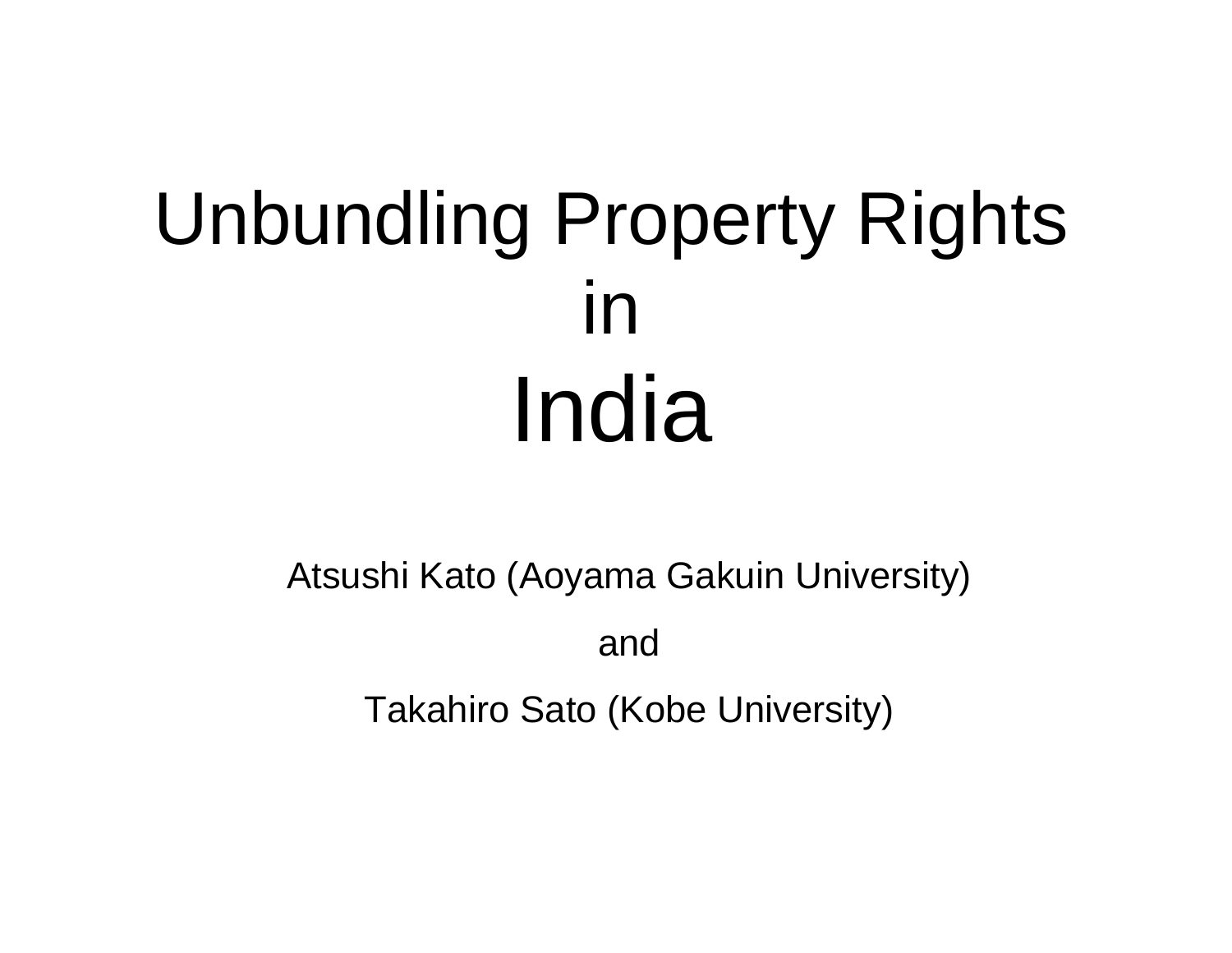# **Objective**

To examine the effects of threats to property rights on performance of manufacturing sector in Indian states.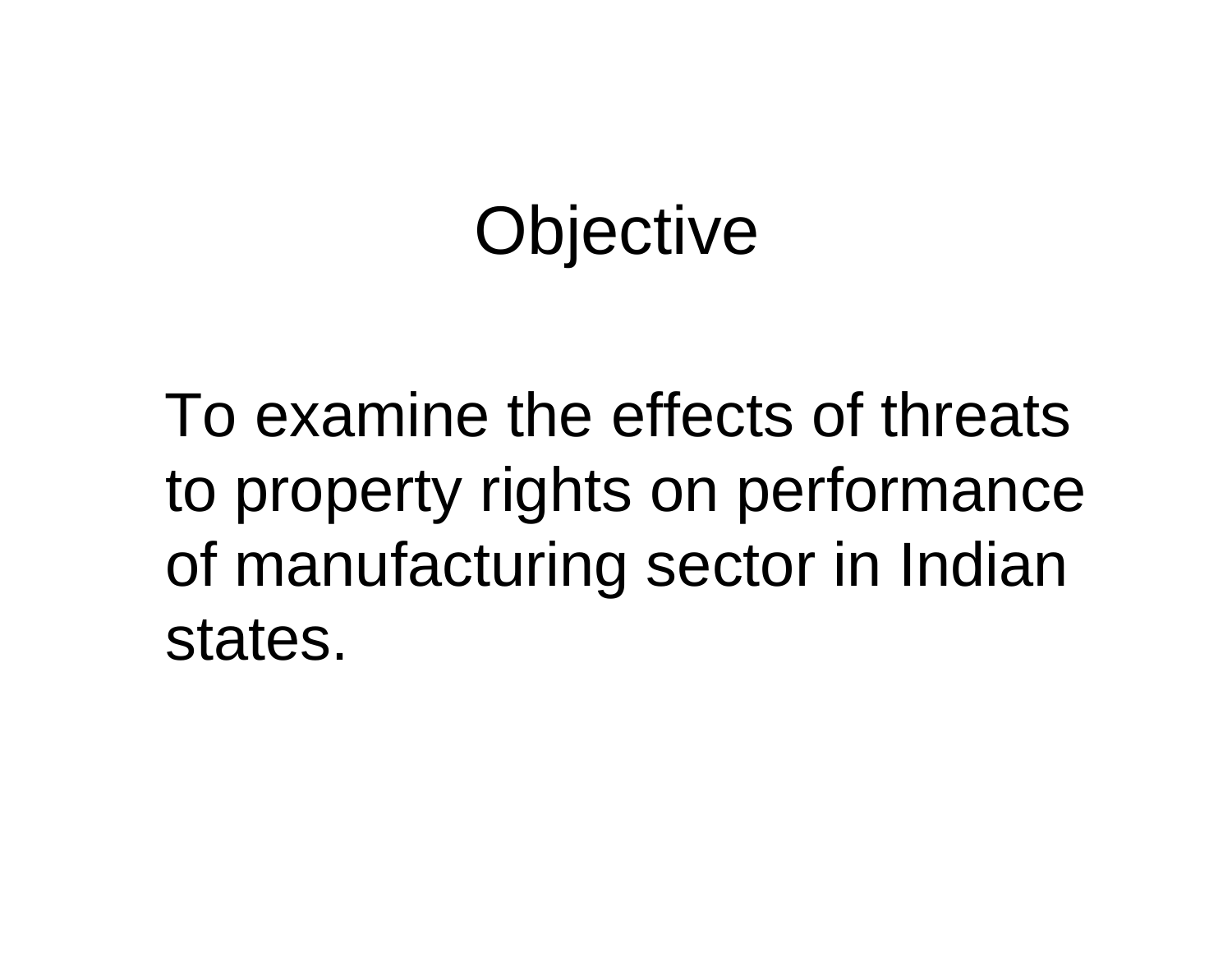# Property Rights

All the rights that have property values.

1) Property right to private property:

The right to utilize and dispose of private property at one's disposal.

2) Property right to contracts = claim The right to claim an act from another person, as specified in a contract.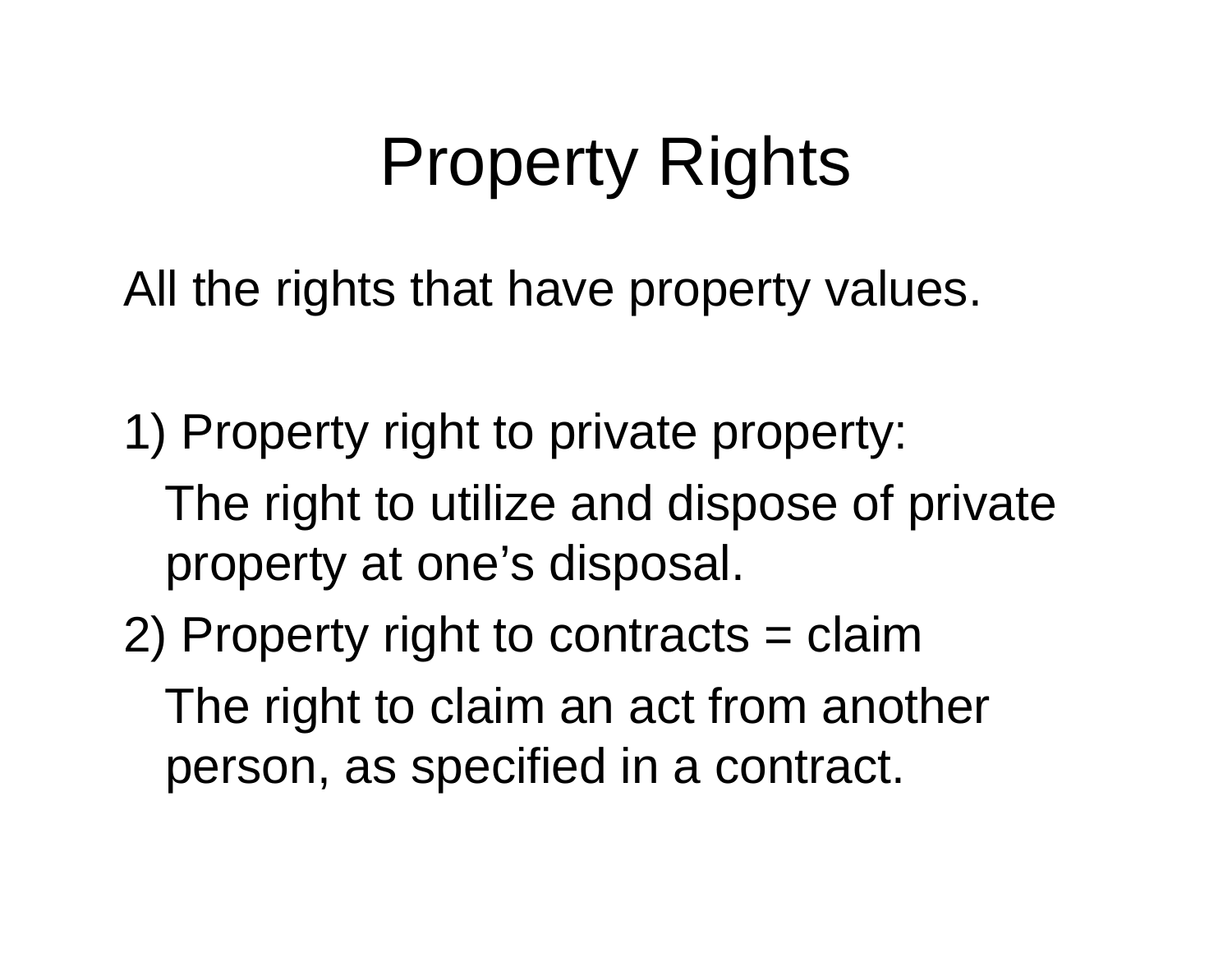#### Acemoglu and Johnson (2005): "Unbundling Institutions" (JPE)

They separate institutions into property right institution and contracting institution. Then they show that only the former has significant effects on economic performance, but not the latter.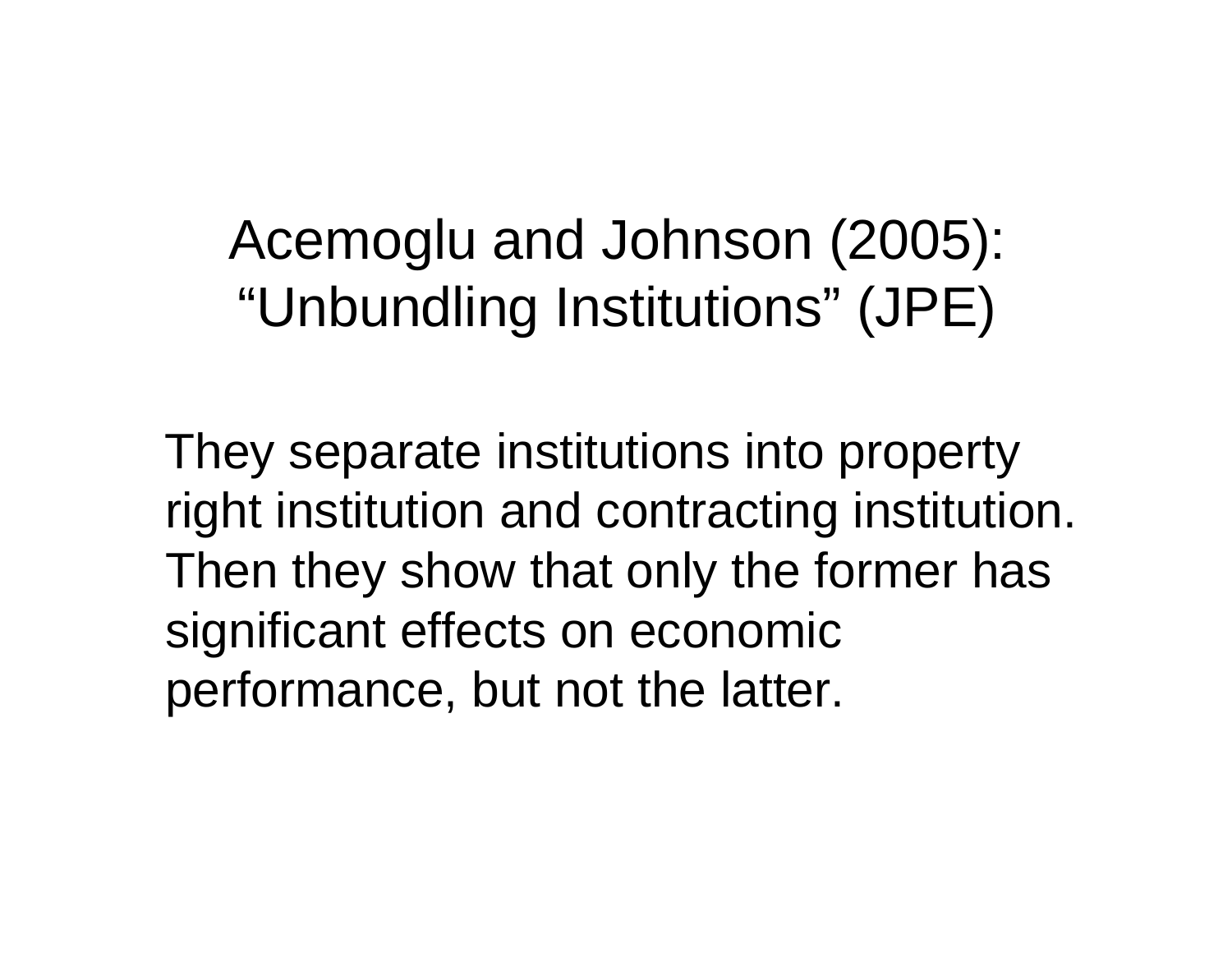#### Previous studies

• Studies by economic historians North and Thomas (1973) Landes (1998) Engerman and Sokoloff (1997, 2002)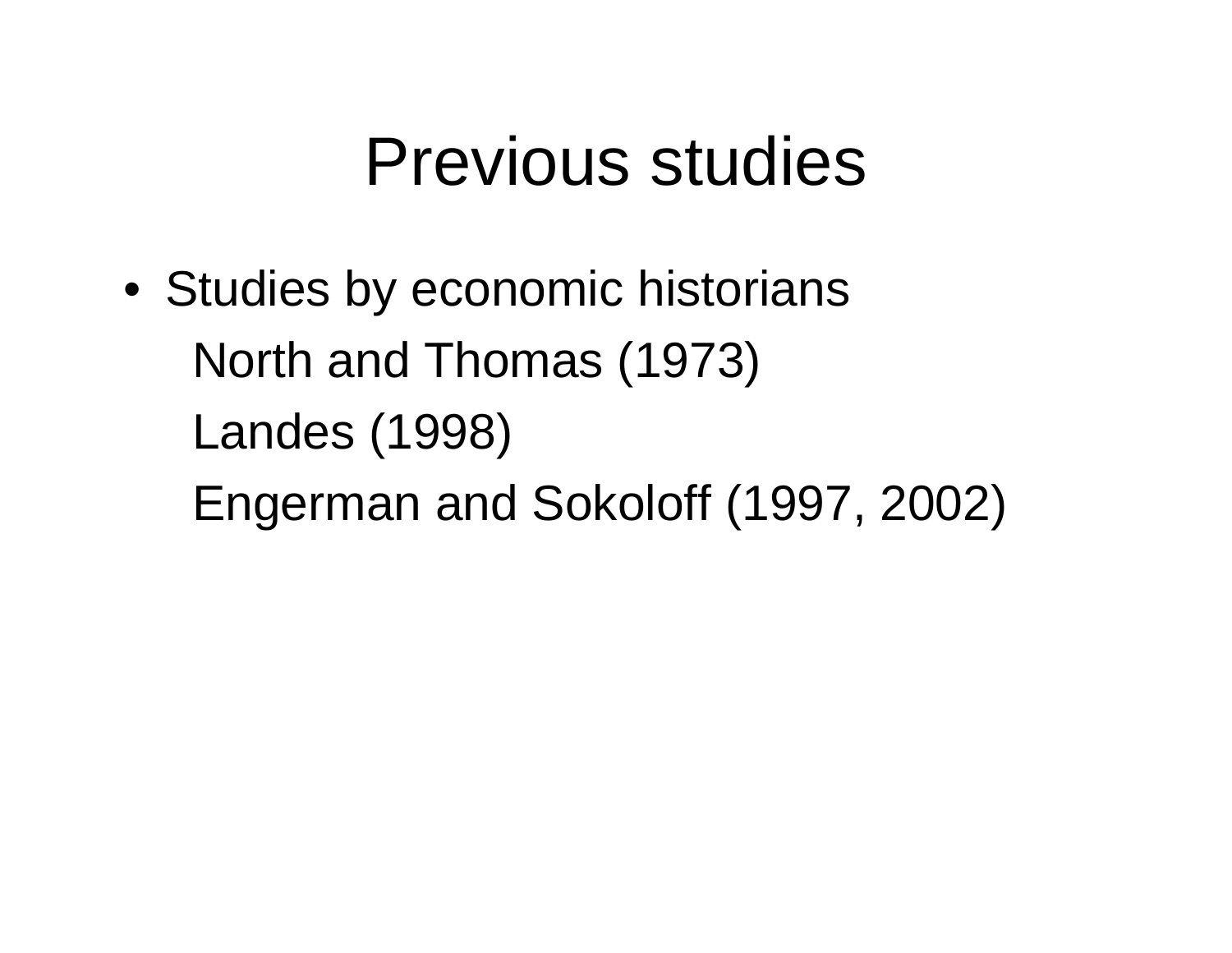### Previous studies

•Econometric studies

Knack and Keefer (1995)

Hall and Jones (1998)

 $\Leftrightarrow$ 

Acemoglu, Johnson and Robinson (2001, 2002) Rodrik, Subramanian and Trebbi (2002)

Glaeser, La Porta, Lopez-de-Silanes, and Shleifer (2004)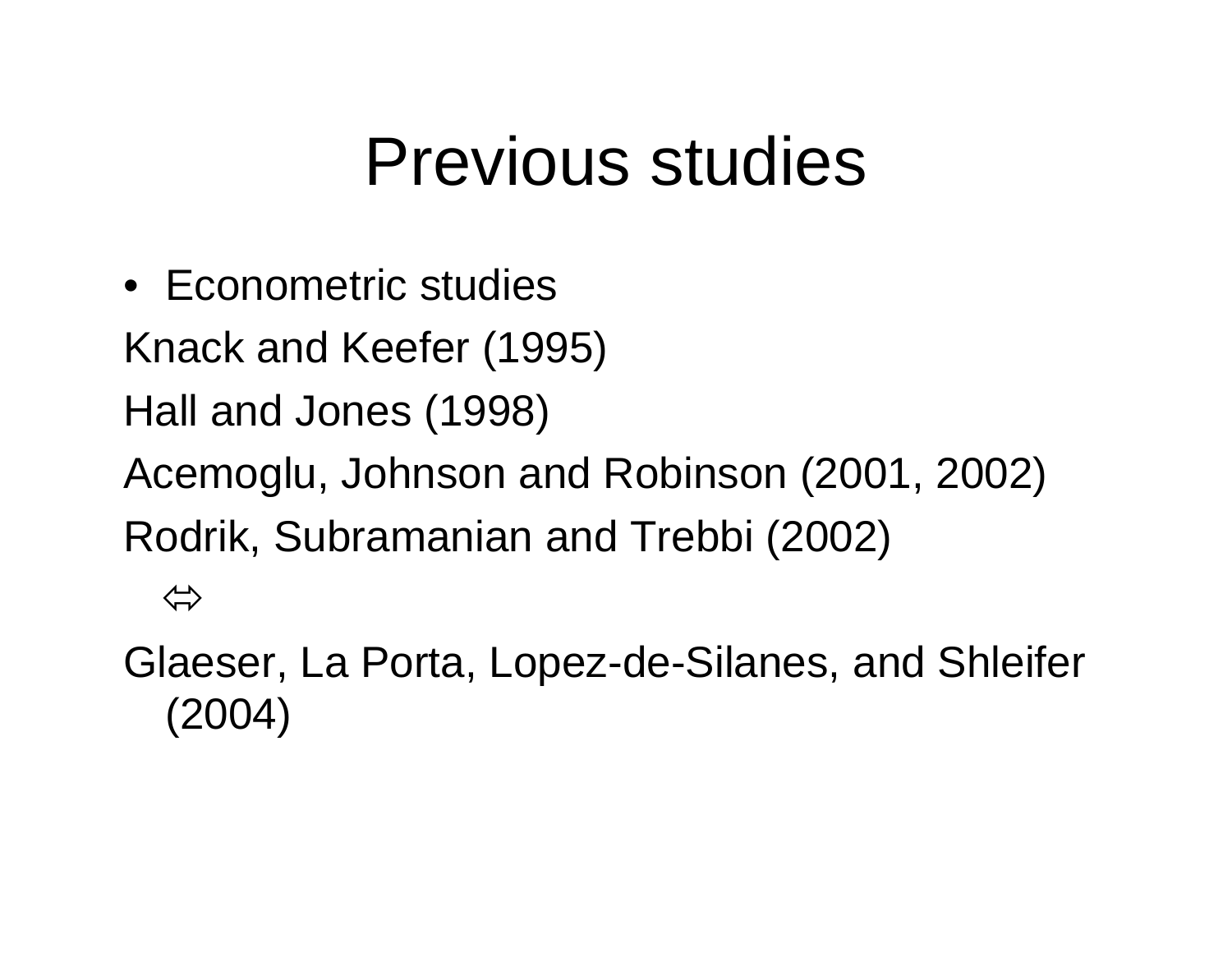## Previous study for India

Veeramani and Goldar (2005)

States with good business climates have higher TFP.

Chemin (2004)

Ineffective judiciary processes cause more breach of trust, fewer relation-specific investments, and lower firms' growth.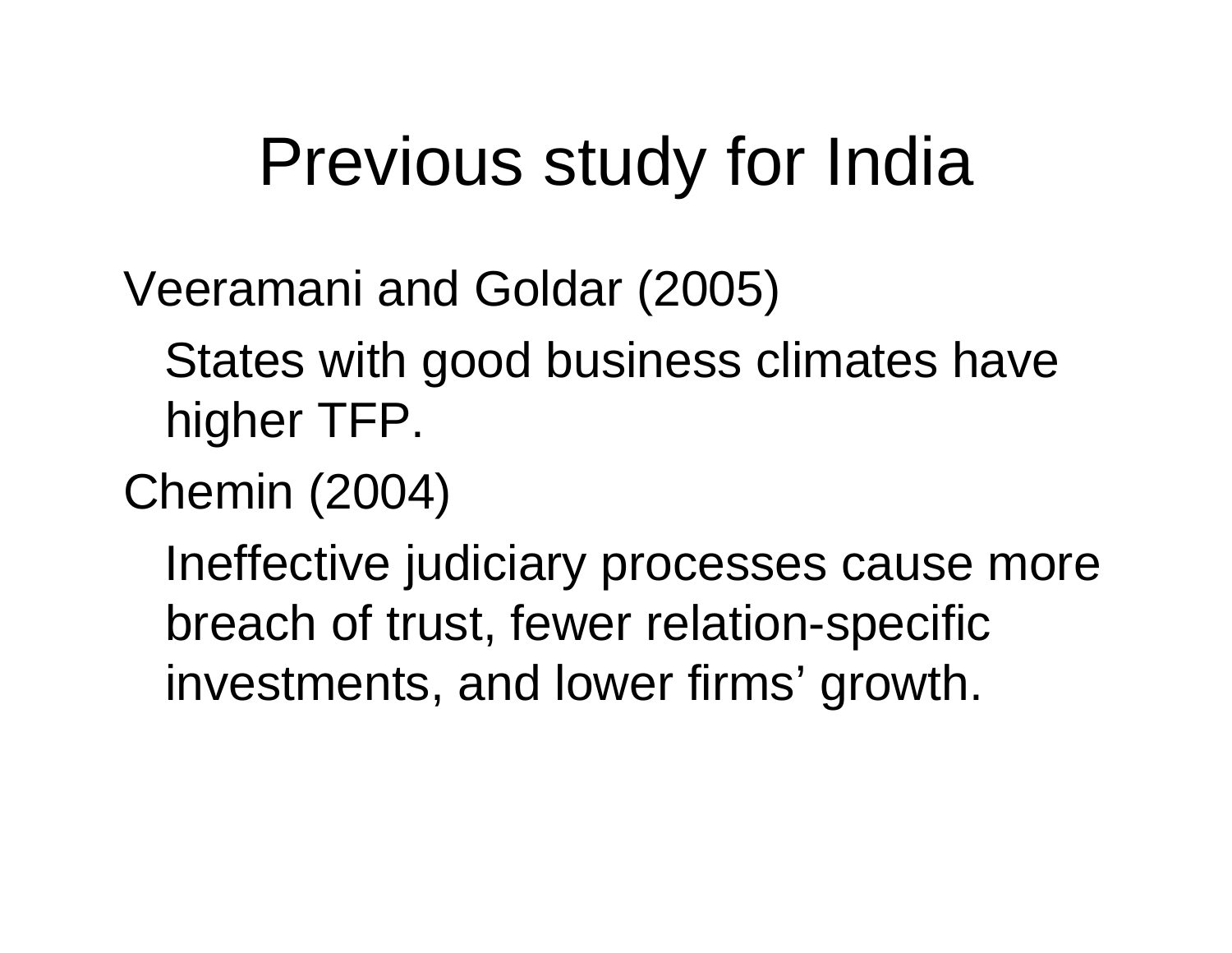#### Improvement on previous studies

M any previous studies have used the indices based on questionnaire responses from business people, or assessments by experts.

=>1) Subjective, 2) Sample Bias.

Interpretations of variables in Acemoglu and Johnson (2005) are arbitrary.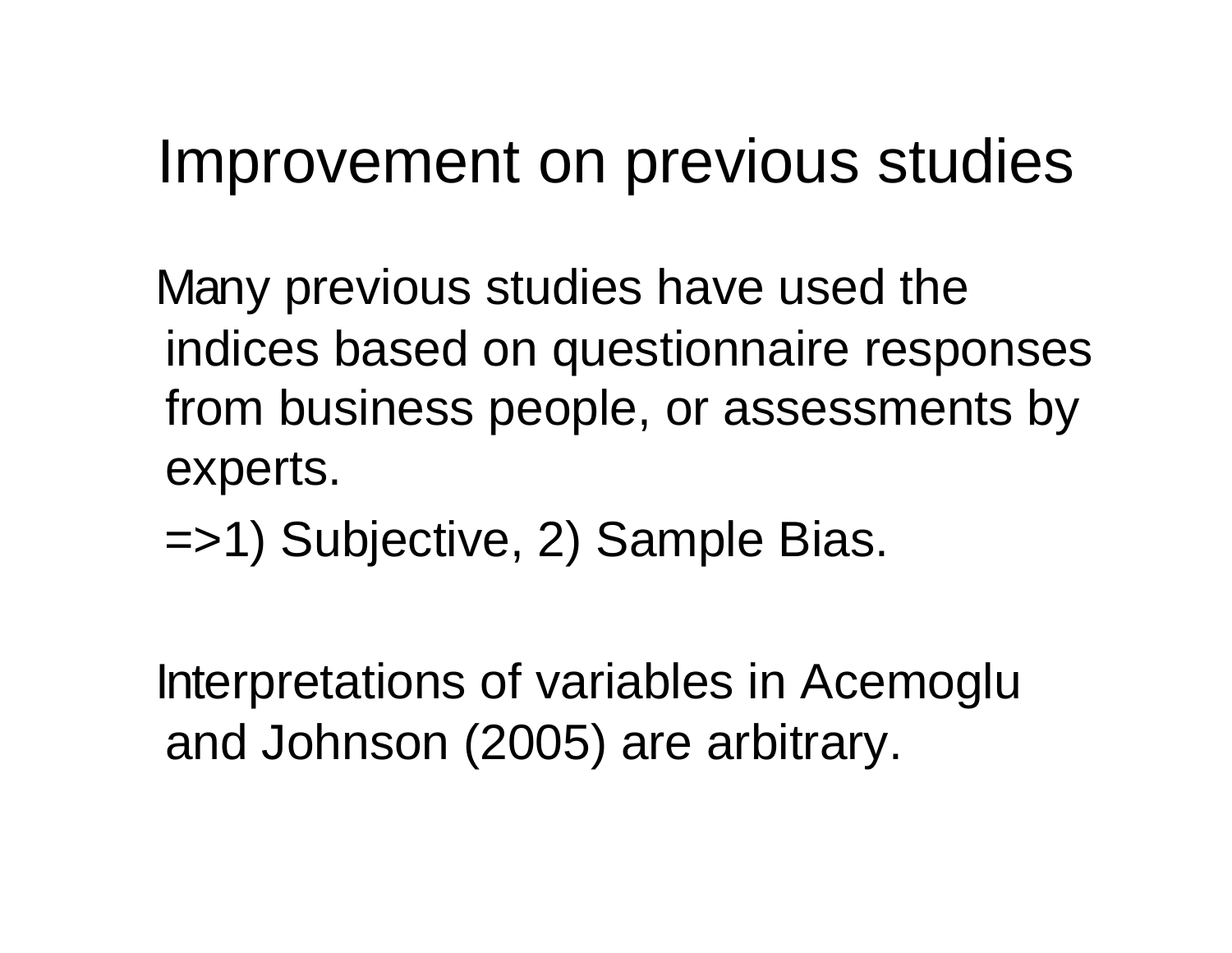#### Improvement on previous studies

• By using objective data on crimes against property rights in one country, we could at least make improvements in these problems.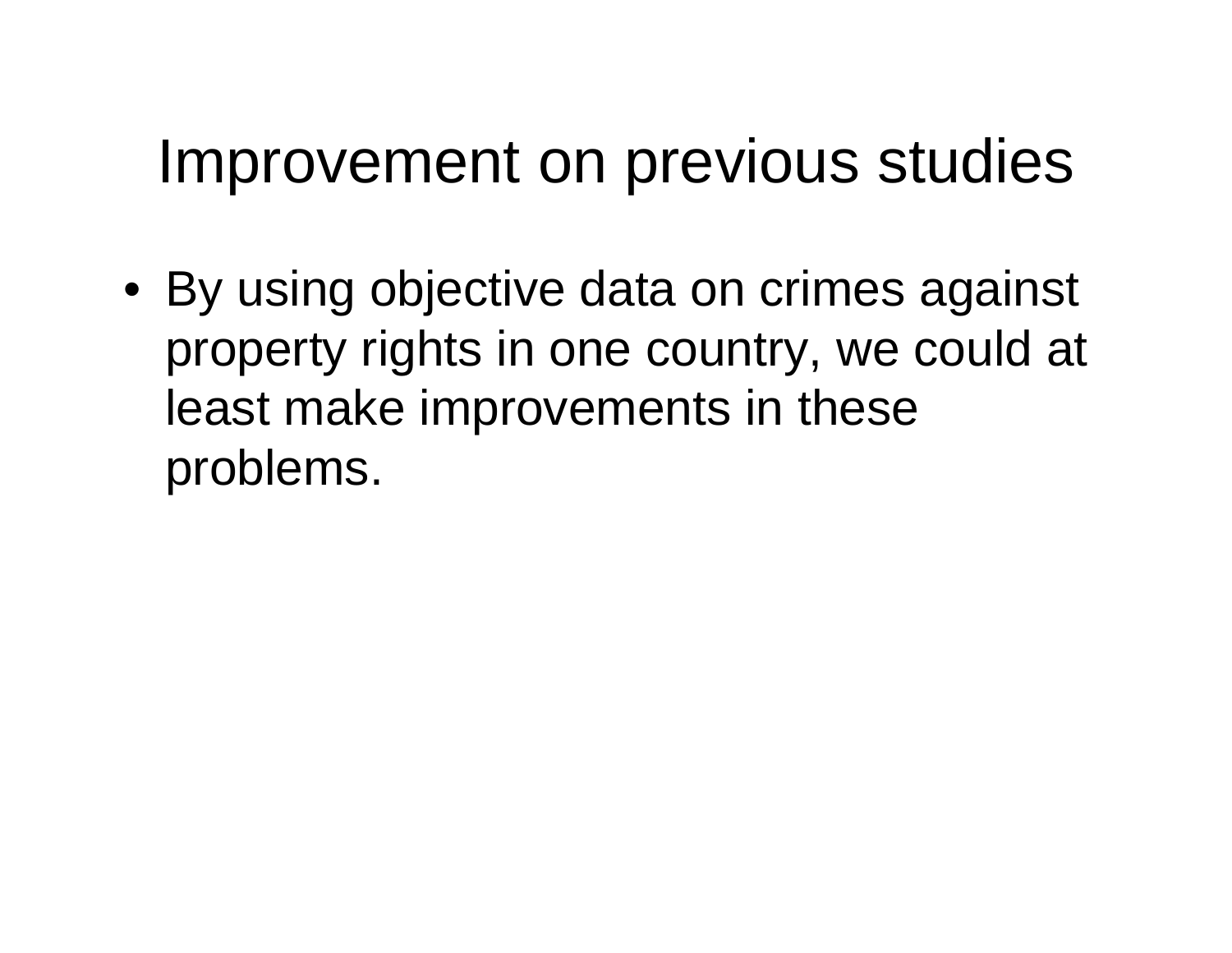# Data from "Crime in India"

- **Threats to private property** is captured by value of property stolen divided by gross value of output.
- **Threats to contracts** is captured by the incidence of cheating divided by population.

The average value of the former for the last three years, including the present year, is denoted by *vpstolen*, and those of the latter by *cheat*.

We will estimate the effects of *vpstolen* and *cheat* on economic performance variables.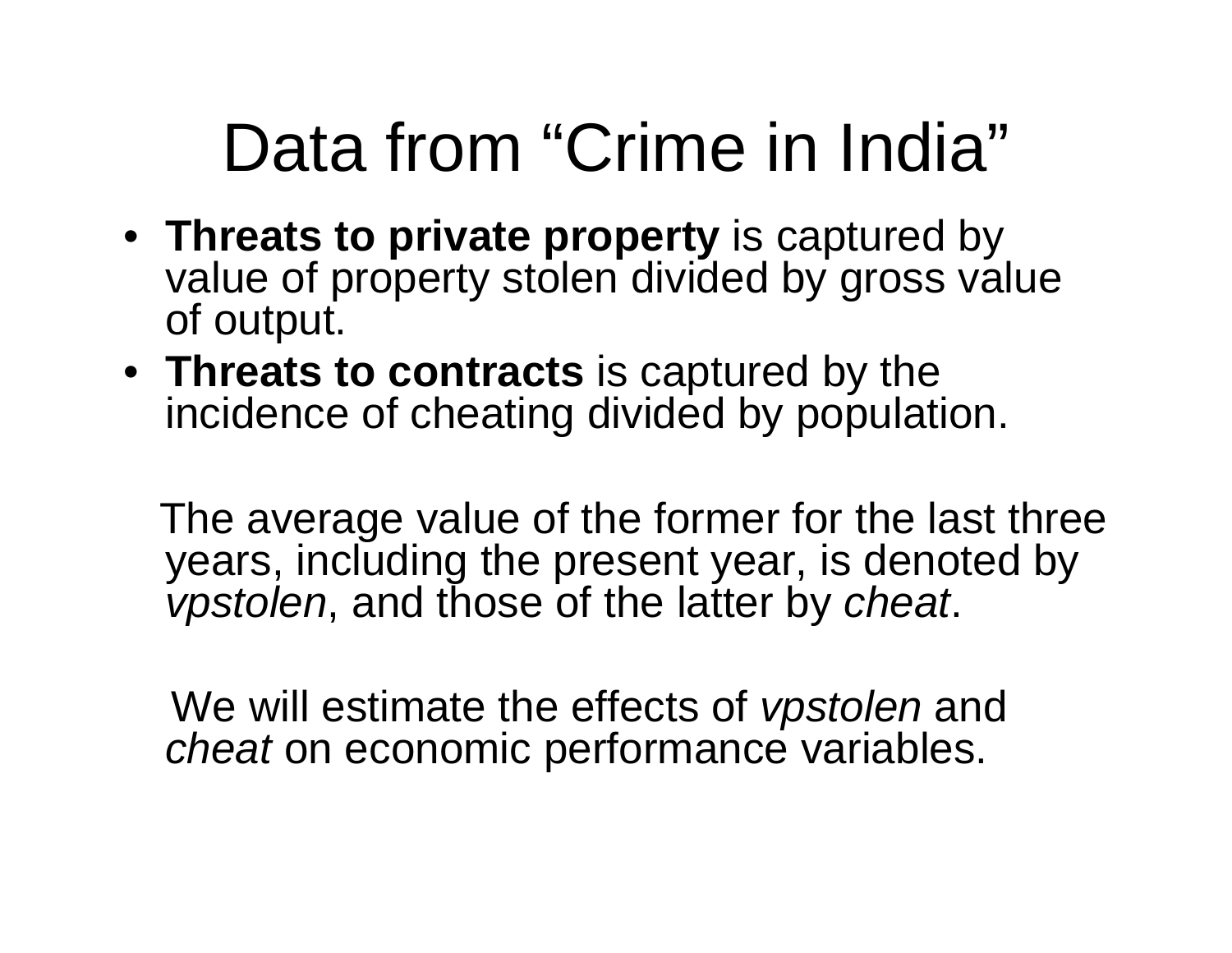#### Economic Performance Variables

- 1) Gross value added per worker
- 2) Capital labor ratio
- 3) Total factor productivity
- 4) Investment rate
- 5) Loan to output ratio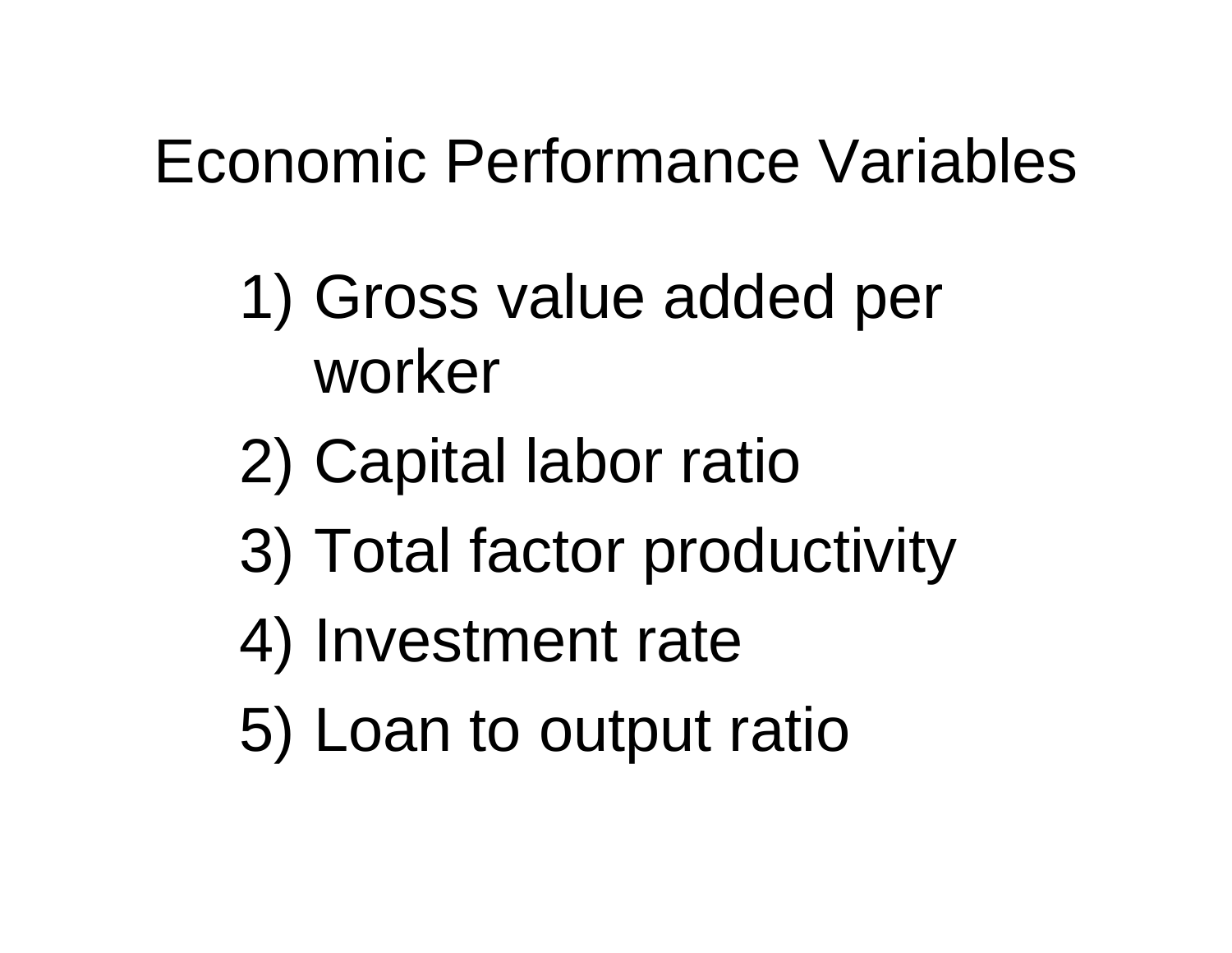# Control Variables

- Infrastructure: electricity sales to ultimate consumers per person, total road length per person
- Human resources: primary school enrolment rates, labor disputes per worker
- Financial resources: the number of bank branches per person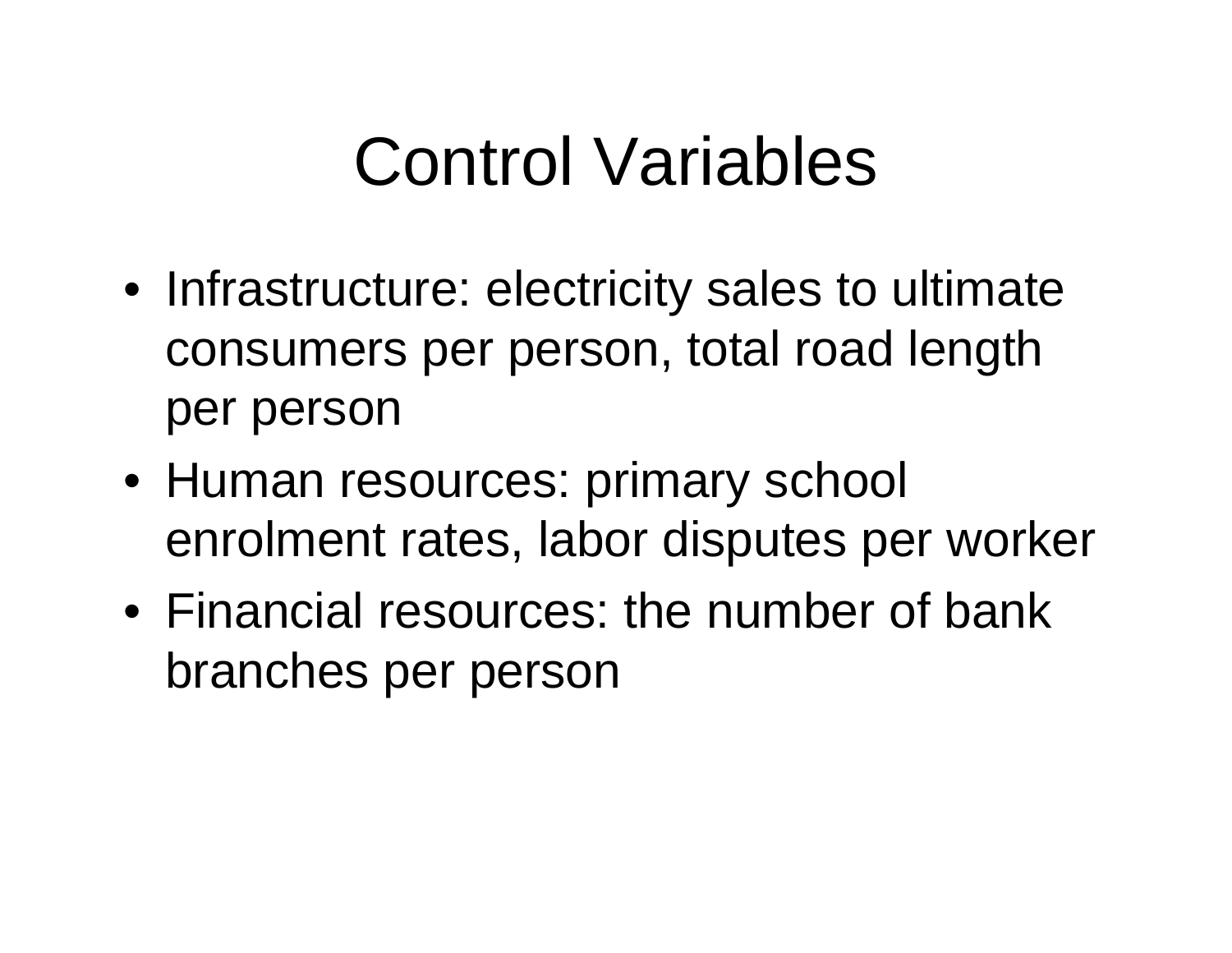#### Instrumental Variable Estimation

 $\leftarrow$ To address the endogeneity problem.

Instrument variable = total number of policemen per person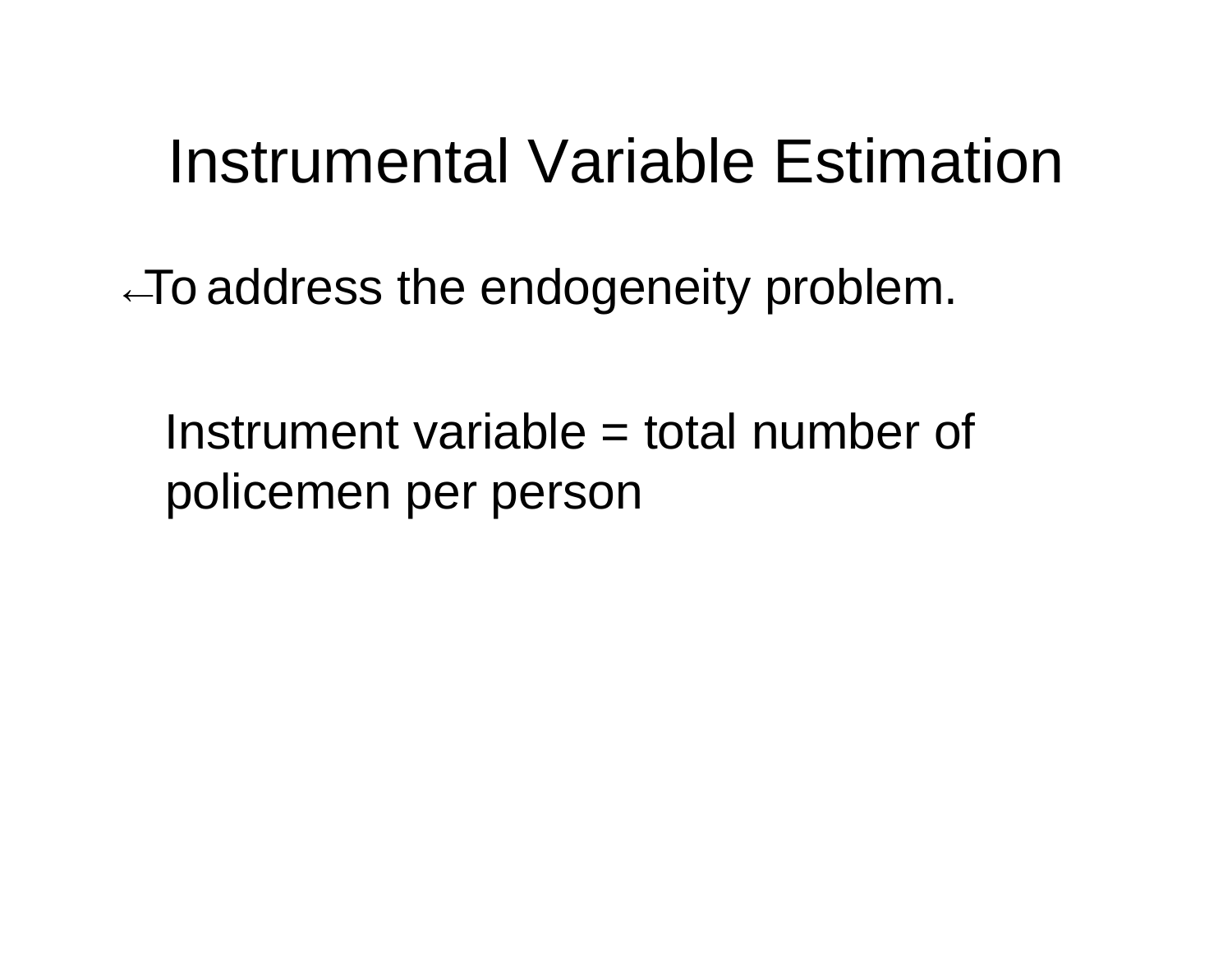$$
Estimation equation
$$
  

$$
Z_{it} = \alpha + \theta_t + \theta_i + \beta X_{it} + Y_{it} \gamma + \varepsilon_{it}
$$

i indicates state i, and t indicates year t.

 $Z_{it}$ : economic performance variables of the manufacturing sector of state i in year t,

 $X_{i}$ : the variable indicating the extent of threats to property rights,

 $Y_{it}$ : the vector of control variables which may influence the economic performance of the manufacturing sector of each state.

All these variables are in natural log terms.

- $\theta_\mathsf{i}$  : state dummy
- $\theta_{\rm t}$  : year dummy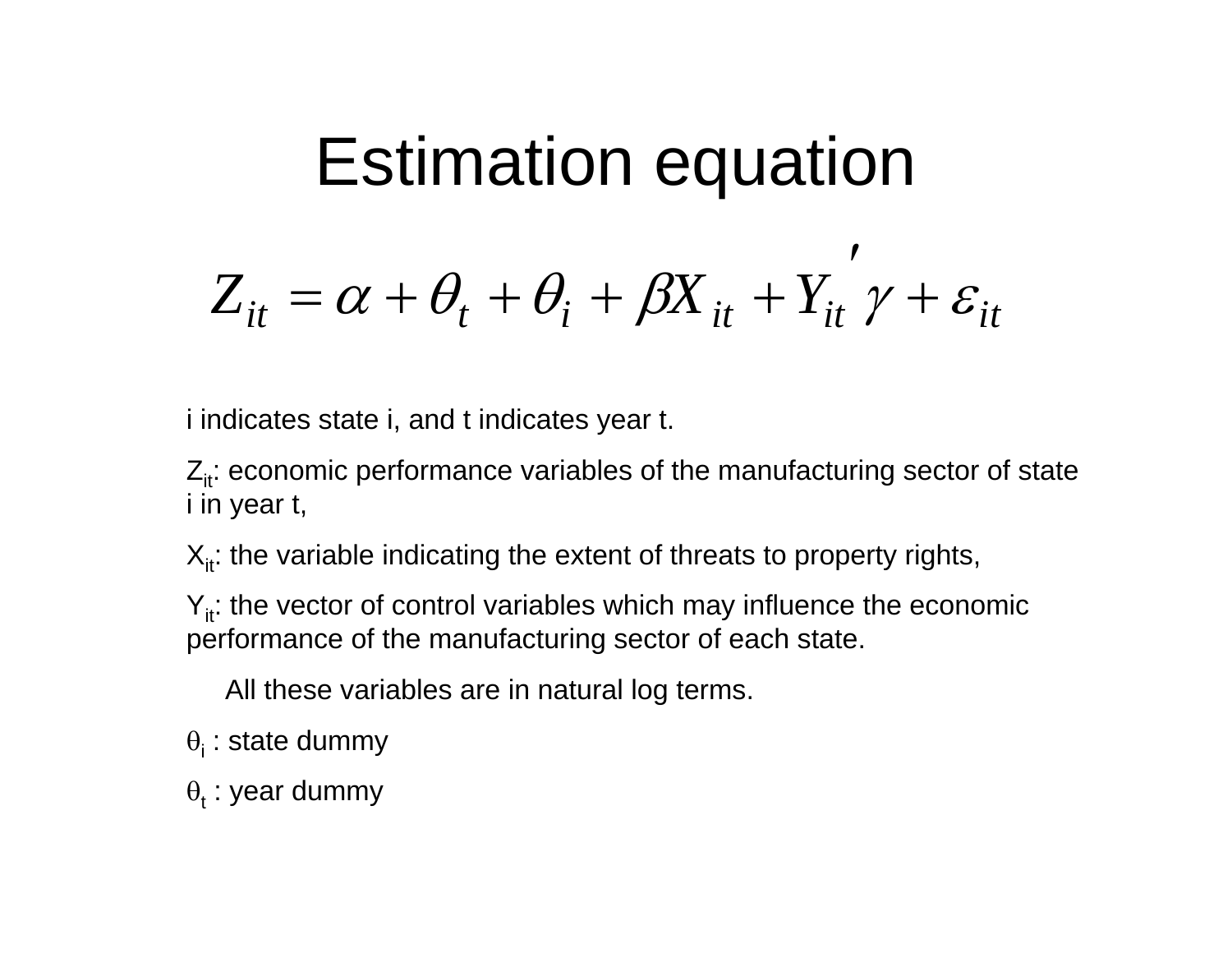### Estimation results

Table 7

*vpstolen* has significant negative coefficients for gross value added per worker, capital labor ratio, and total factor productivity.

Table 8

*cheat* also has significant negative coefficients for gross value added per worker, capital labor ratio, and total factor productivity.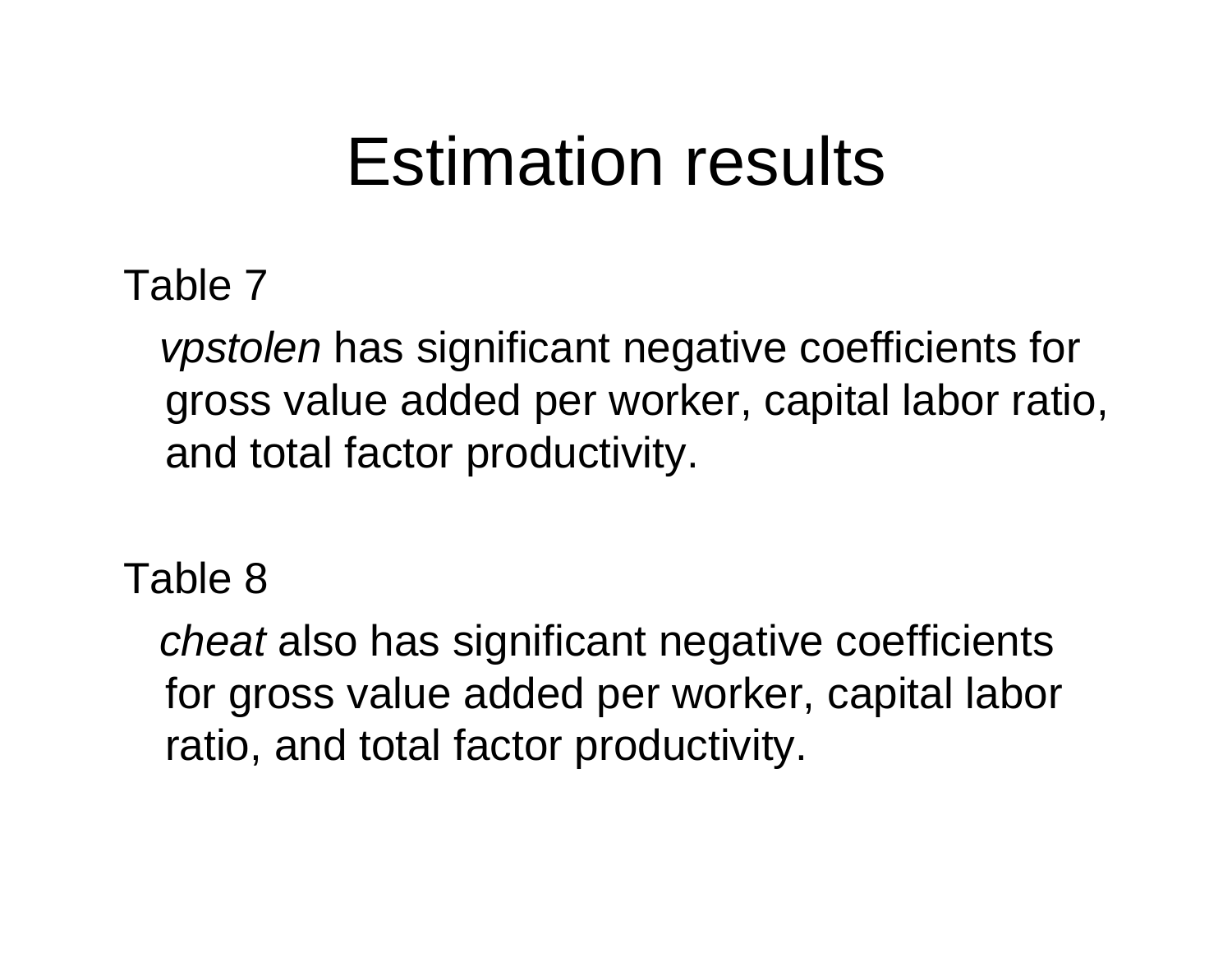## Discussion

- Acemoglu and Johnson (2005) argue that "individuals can avoid most of the adverse effects of bad legal rules by changing the terms of their contracts or by developing informal arrangements" (p. 984) .
- However, those individuals making a contract must incur additional transaction costs. Thus, threats to contracts may plausibly deteriorate economic performance.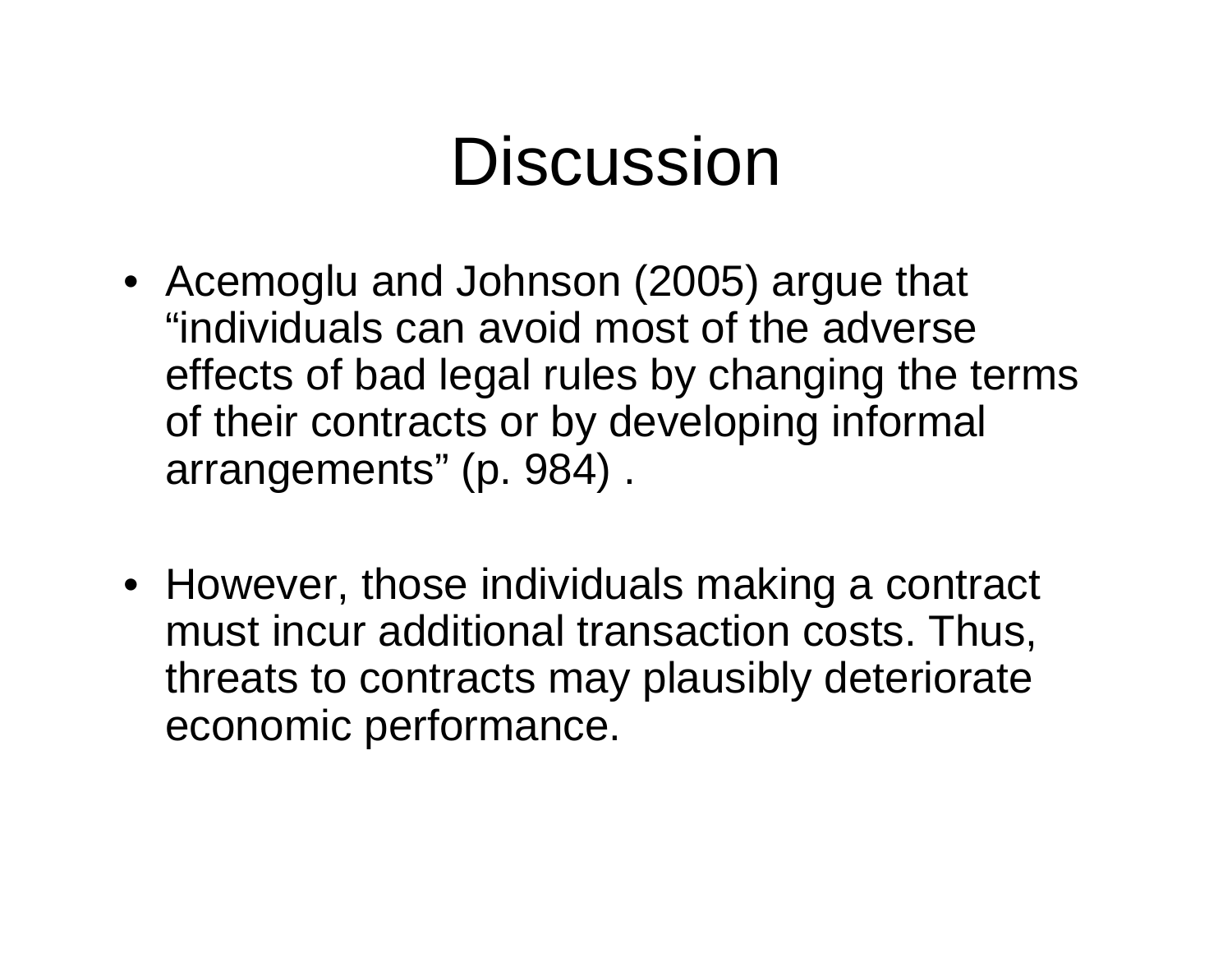### Discussion

The adverse effects of threats to property rights are large.

One per cent increase in *vpstolen* would reduce GVA per worker by 0.79%, KL ratio by 0.55%, and TFP by 0.44%.

One per cent increase in *cheat* would reduce GVA per worker by 1.39%, KL ratio by 0.97%, and TFP by 0.77%.